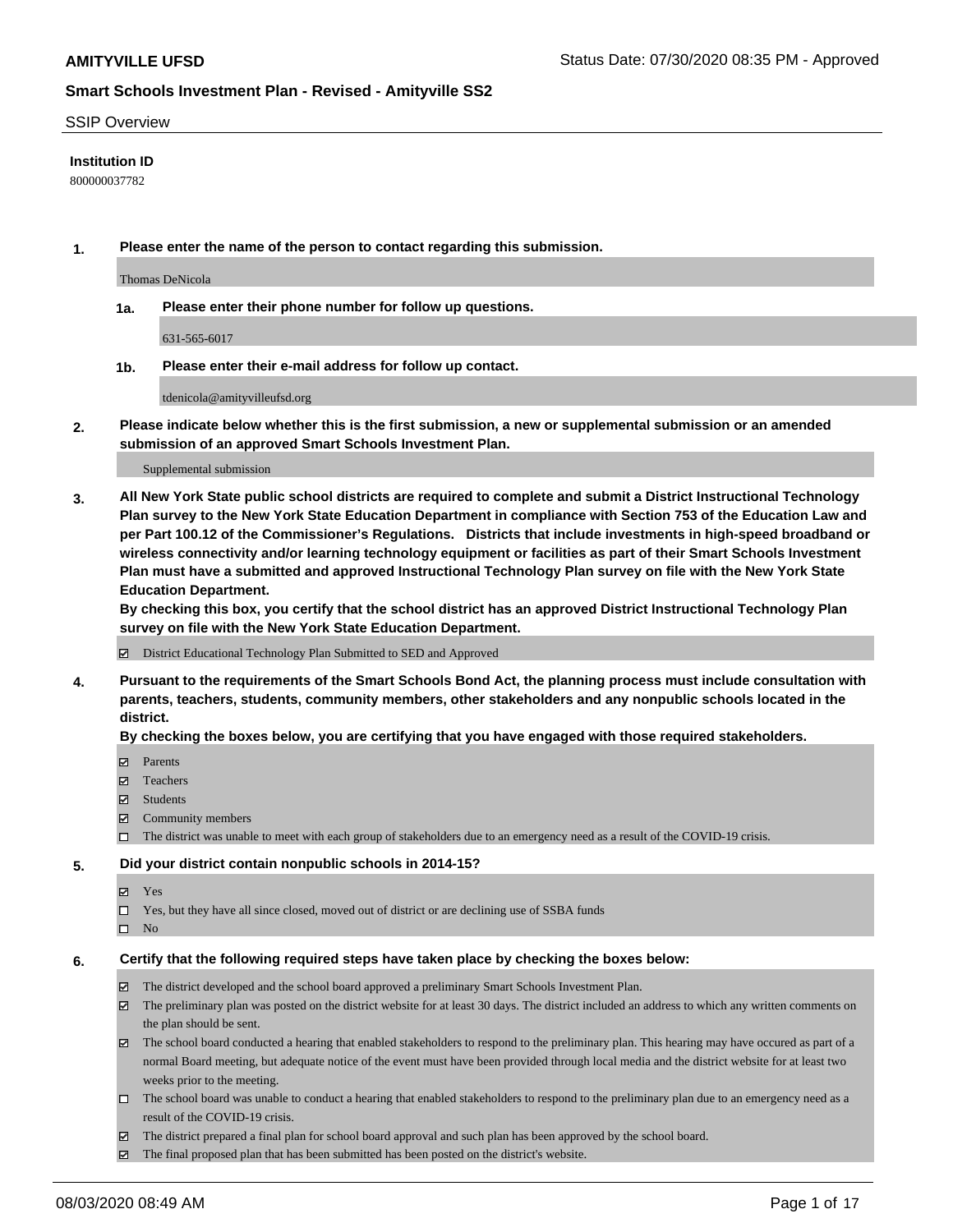SSIP Overview

**6a. Please upload the proposed Smart Schools Investment Plan (SSIP) that was posted on the district's website, along with any supporting materials. Note that this should be different than your recently submitted Educational Technology Survey. The Final SSIP, as approved by the School Board, should also be posted on the website and remain there during the course of the projects contained therein.**

Amityville Smart Schools Bond Project 2.pptx

**6b. Enter the webpage address where the final Smart Schools Investment Plan is posted. The Plan should remain posted for the life of the included projects.**

http://www.amityvilleufsd.org/Assets/News\_Documents/Amityville\_Smart\_Schools\_Bond\_Project\_2.pdf?t=637189307840230000

**7. Please enter an estimate of the total number of students and staff that will benefit from this Smart Schools Investment Plan based on the cumulative projects submitted to date.**

3,600

**8. An LEA/School District may partner with one or more other LEA/School Districts to form a consortium to pool Smart Schools Bond Act funds for a project that meets all other Smart School Bond Act requirements. Each school district participating in the consortium will need to file an approved Smart Schools Investment Plan for the project and submit a signed Memorandum of Understanding that sets forth the details of the consortium including the roles of each respective district.**

 $\Box$  The district plans to participate in a consortium to partner with other school district(s) to implement a Smart Schools project.

### **9. Please enter the name and 6-digit SED Code for each LEA/School District participating in the Consortium.**

| Partner LEA/District | <b>ISED BEDS Code</b> |
|----------------------|-----------------------|
| (No Response)        | (No Response)         |

### **10. Please upload a signed Memorandum of Understanding with all of the participating Consortium partners.**

(No Response)

**11. Your district's Smart Schools Bond Act Allocation is:**

\$2,220,695

#### **12. Final 2014-15 BEDS Enrollment to calculate Nonpublic Sharing Requirement**

|            | Public Enrollment | Nonpublic Enrollment | Total Enrollment | I Nonpublic Percentage |
|------------|-------------------|----------------------|------------------|------------------------|
| Enrollment | 3,019             | 353                  | 3.372.00         | 10.47                  |

**13. This table compares each category budget total, as entered in that category's page, to the total expenditures listed in the category's expenditure table. Any discrepancies between the two must be resolved before submission.**

|                                          | Sub-Allocations | <b>Expenditure Totals</b> | <b>Difference</b> |
|------------------------------------------|-----------------|---------------------------|-------------------|
| <b>School Connectivity</b>               | 0.00            | 0.00                      | 0.00              |
| Connectivity Projects for<br>Communities | 0.00            | 0.00                      | 0.00              |
| Classroom Technology                     | 678,800.00      | 678,800.00                | 0.00              |
| Pre-Kindergarten Classrooms              | 0.00            | 0.00                      | 0.00              |
| Replace Transportable<br>Classrooms      | 0.00            | 0.00                      | 0.00              |
| <b>High-Tech Security Features</b>       | 654,743.00      | 654,743.00                | 0.00              |
| Nonpublic Loan                           | 12,739.77       | 12,739.77                 | 0.00              |
| Totals:                                  |                 |                           |                   |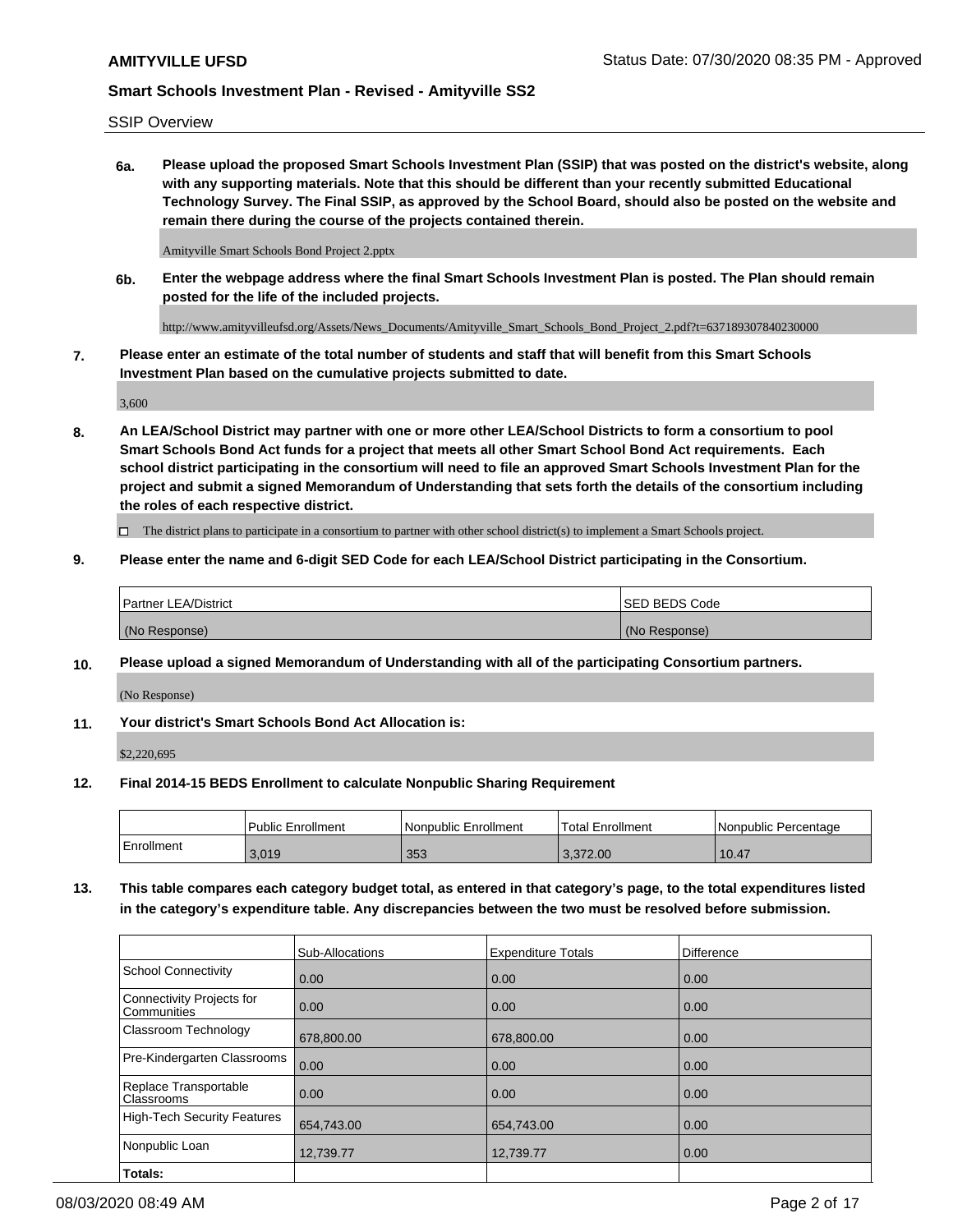SSIP Overview

| Sub-Allocations | Totals<br>Expenditure | Difference |
|-----------------|-----------------------|------------|
| 1,346,283       | 1,346,283             | 0          |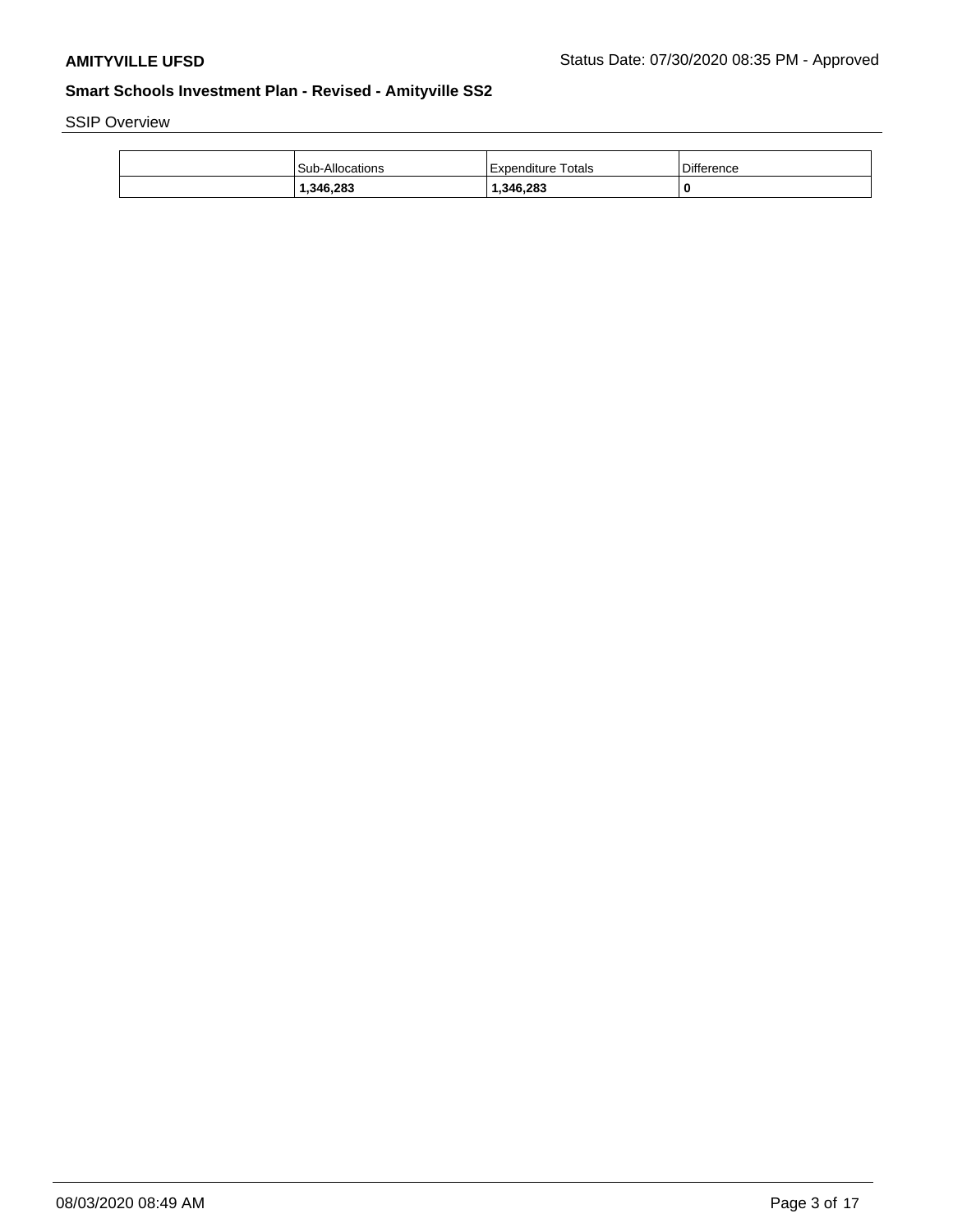School Connectivity

- **1. In order for students and faculty to receive the maximum benefit from the technology made available under the Smart Schools Bond Act, their school buildings must possess sufficient connectivity infrastructure to ensure that devices can be used during the school day. Smart Schools Investment Plans must demonstrate that:**
	- **• sufficient infrastructure that meets the Federal Communications Commission's 100 Mbps per 1,000 students standard currently exists in the buildings where new devices will be deployed, or**
	- **• is a planned use of a portion of Smart Schools Bond Act funds, or**
	- **• is under development through another funding source.**

**Smart Schools Bond Act funds used for technology infrastructure or classroom technology investments must increase the number of school buildings that meet or exceed the minimum speed standard of 100 Mbps per 1,000 students and staff within 12 months. This standard may be met on either a contracted 24/7 firm service or a "burstable" capability. If the standard is met under the burstable criteria, it must be:**

**1. Specifically codified in a service contract with a provider, and**

**2. Guaranteed to be available to all students and devices as needed, particularly during periods of high demand, such as computer-based testing (CBT) periods.**

**Please describe how your district already meets or is planning to meet this standard within 12 months of plan submission.**

(No Response)

**1a. If a district believes that it will be impossible to meet this standard within 12 months, it may apply for a waiver of this requirement, as described on the Smart Schools website. The waiver must be filed and approved by SED prior to submitting this survey.**

 $\Box$  By checking this box, you are certifying that the school district has an approved waiver of this requirement on file with the New York State Education Department.

**2. Connectivity Speed Calculator (Required). If the district currently meets the required speed, enter "Currently Met" in the last box: Expected Date When Required Speed Will be Met.**

|                  | l Number of     | Required Speed | Current Speed in | Expected Speed  | Expected Date                           |
|------------------|-----------------|----------------|------------------|-----------------|-----------------------------------------|
|                  | <b>Students</b> | In Mbps        | l Mbps           | to be Attained  | When Required                           |
|                  |                 |                |                  |                 | l Within 12 Months ISpeed Will be Met l |
| Calculated Speed | (No Response)   | 0.00           | (No Response)    | l (No Response) | l (No Response)                         |

**3. Describe how you intend to use Smart Schools Bond Act funds for high-speed broadband and/or wireless connectivity projects in school buildings.**

(No Response)

**4. Describe the linkage between the district's District Instructional Technology Plan and how the proposed projects will improve teaching and learning. (There should be a link between your response to this question and your responses to Question 1 in Section IV - NYSED Initiatives Alignment: "Explain how the district use of instructional technology will serve as a part of a comprehensive and sustained effort to support rigorous academic standards attainment and performance improvement for students."** 

**Your answer should also align with your answers to the questions in Section II - Strategic Technology Planning and the associated Action Steps in Section III - Action Plan.)**

(No Response)

**5. If the district wishes to have students and staff access the Internet from wireless devices within the school building, or in close proximity to it, it must first ensure that it has a robust Wi-Fi network in place that has sufficient bandwidth to meet user demand.**

**Please describe how you have quantified this demand and how you plan to meet this demand.**

(No Response)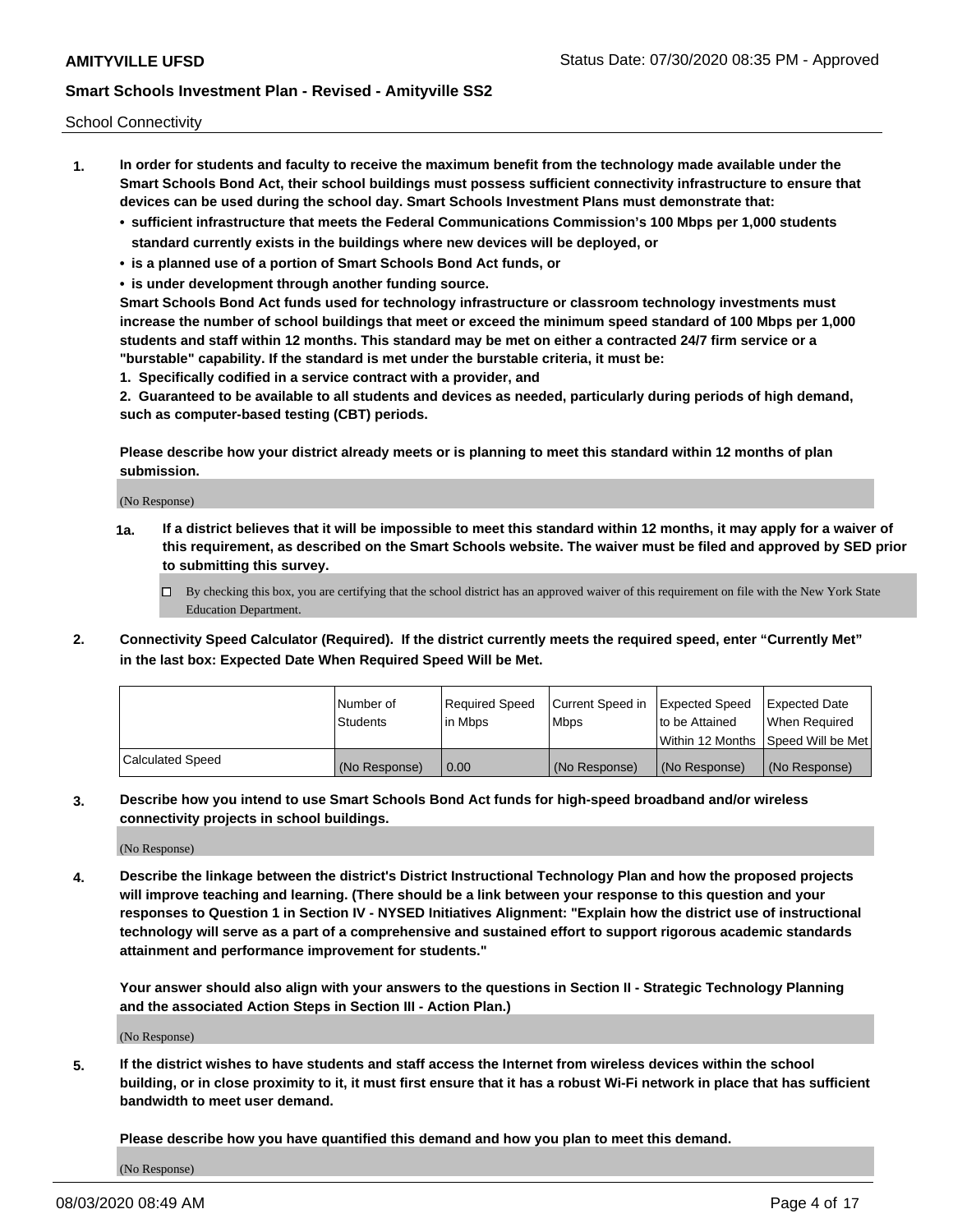School Connectivity

**6. Smart Schools plans with any expenditures in the School Connectivity category require a project number from the Office of Facilities Planning. Districts must submit an SSBA LOI and receive project numbers prior to submitting the SSIP. As indicated on the LOI, some projects may be eligible for a streamlined review and will not require a building permit.**

**Please indicate on a separate row each project number given to you by the Office of Facilities Planning.**

| Project Number |  |
|----------------|--|
| (No Response)  |  |

**7. Certain high-tech security and connectivity infrastructure projects may be eligible for an expedited review process as determined by the Office of Facilities Planning.**

## **Was your project deemed eligible for streamlined review?**

No

## **8. Include the name and license number of the architect or engineer of record.**

| Name          | License Number |
|---------------|----------------|
| (No Response) | (No Response)  |

### **9. Public Expenditures – Loanable (Counts toward the nonpublic loan calculation)**

| Select the allowable expenditure type.<br>Repeat to add another item under each type. | <b>PUBLIC</b> Items to be<br>l Purchased | Quantity           | Cost Per Item    | <b>Total Cost</b> |
|---------------------------------------------------------------------------------------|------------------------------------------|--------------------|------------------|-------------------|
| (No Response)                                                                         | (No Response)                            | l (No<br>Response) | (No<br>Response) | $\overline{0.00}$ |
|                                                                                       |                                          | O                  | 0.00             |                   |

### **10. Public Expenditures – Non-Loanable (Does not count toward nonpublic loan calculation)**

| Select the allowable expenditure<br>type.<br>Repeat to add another item under<br>each type. | <b>PUBLIC</b> Items to be purchased | Quantity      | Cost per Item | <b>Total Cost</b> |
|---------------------------------------------------------------------------------------------|-------------------------------------|---------------|---------------|-------------------|
| (No Response)                                                                               | (No Response)                       | (No Response) | (No Response) | 0.00              |
|                                                                                             |                                     |               | 0.00          |                   |

#### **11. Final 2014-15 BEDS Enrollment to calculate Nonpublic Sharing Requirement (no changes allowed.)**

|            | Public Enrollment | l Nonpublic Enrollment | <b>Total Enrollment</b> | Nonpublic Percentage |
|------------|-------------------|------------------------|-------------------------|----------------------|
| Enrollment | 3,019             | 353                    | 3.372.00                | 10.47                |

### **12. Total Public Budget - Loanable (Counts toward the nonpublic loan calculation)**

|                                               | Public Allocations | <b>Estimated Nonpublic Loan</b><br>Amount | Estimated Total Sub-Allocations |
|-----------------------------------------------|--------------------|-------------------------------------------|---------------------------------|
| Network/Access Costs                          | (No Response)      | 0.00                                      | 0.00                            |
| School Internal Connections and<br>Components | (No Response)      | 0.00                                      | 0.00                            |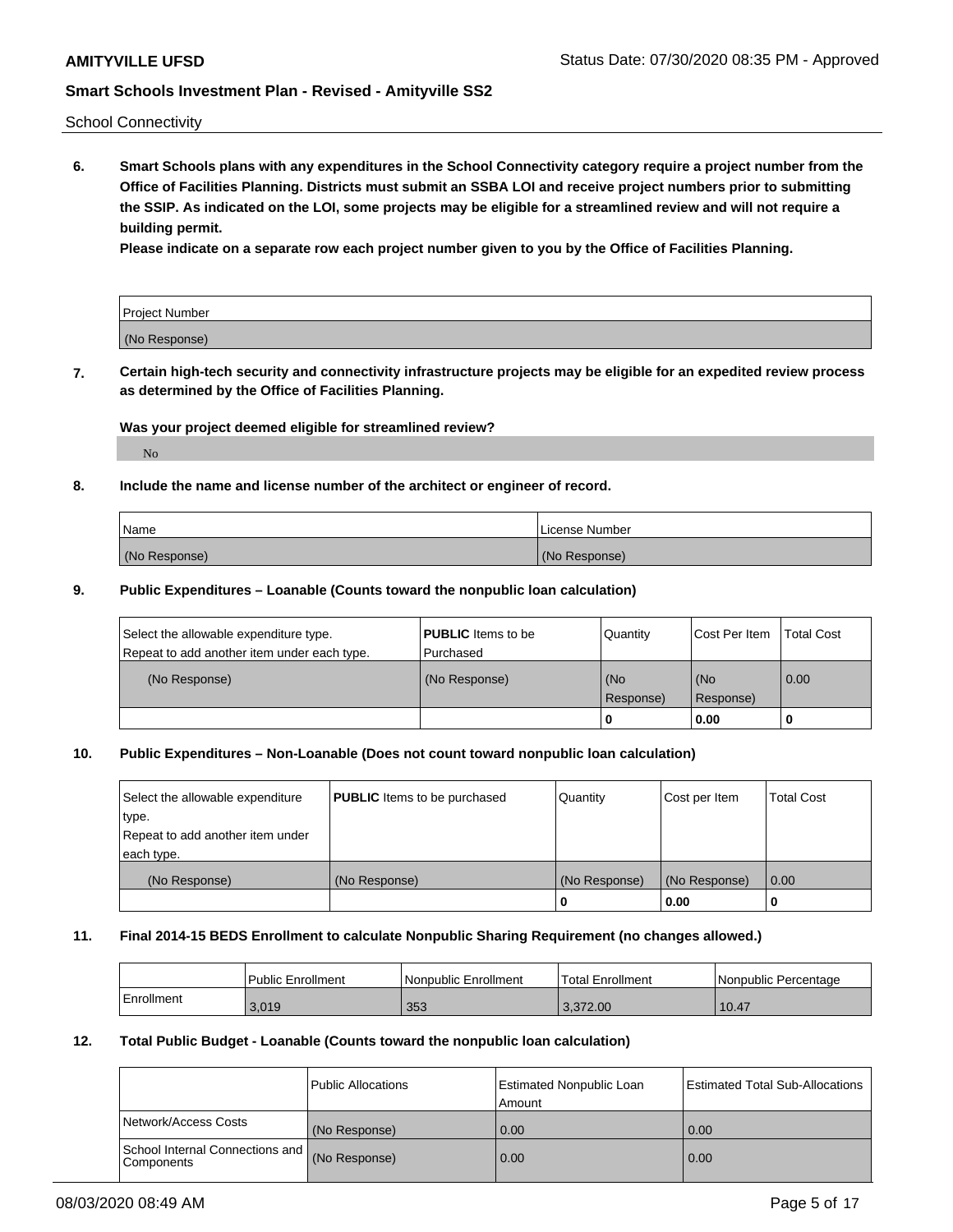School Connectivity

|         | Public Allocations | <b>Estimated Nonpublic Loan</b><br>l Amount | <b>Estimated Total Sub-Allocations</b> |
|---------|--------------------|---------------------------------------------|----------------------------------------|
| l Other | (No Response)      | 0.00                                        | 0.00                                   |
| Totals: | 0.00               | 0                                           |                                        |

# **13. Total Public Budget – Non-Loanable (Does not count toward the nonpublic loan calculation)**

|                                                   | Sub-<br>Allocation |
|---------------------------------------------------|--------------------|
| Network/Access Costs                              | (No Response)      |
| Outside Plant Costs                               | (No Response)      |
| <b>School Internal Connections and Components</b> | (No Response)      |
| Professional Services                             | (No Response)      |
| Testing                                           | (No Response)      |
| <b>Other Upfront Costs</b>                        | (No Response)      |
| <b>Other Costs</b>                                | (No Response)      |
| Totals:                                           | 0.00               |

# **14. School Connectivity Totals**

|                          | Total Sub-Allocations |
|--------------------------|-----------------------|
| Total Loanable Items     | 0.00                  |
| Total Non-Ioanable Items | 0.00                  |
| Totals:                  |                       |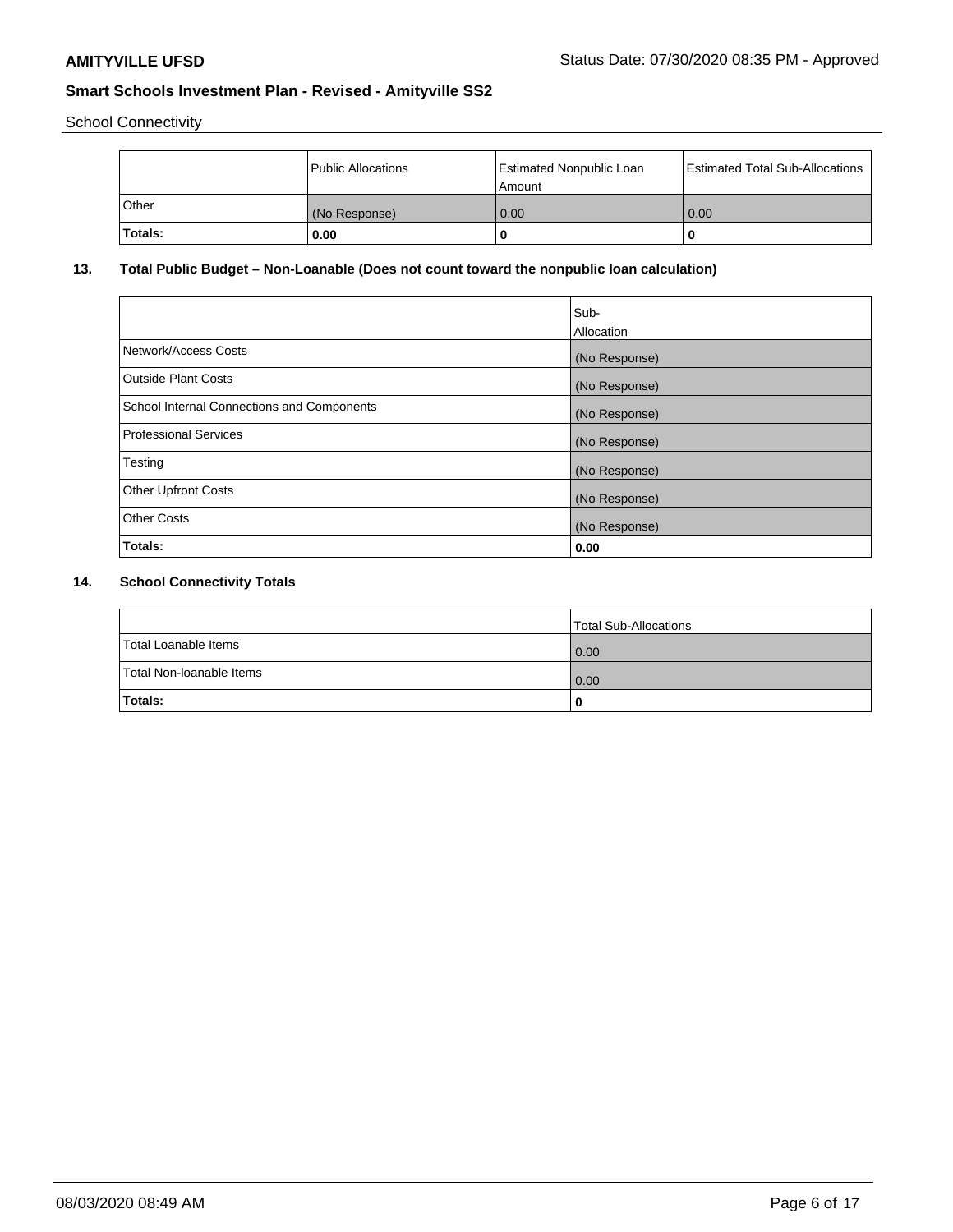Community Connectivity (Broadband and Wireless)

**1. Describe how you intend to use Smart Schools Bond Act funds for high-speed broadband and/or wireless connectivity projects in the community.**

(No Response)

**2. Please describe how the proposed project(s) will promote student achievement and increase student and/or staff access to the Internet in a manner that enhances student learning and/or instruction outside of the school day and/or school building.**

(No Response)

**3. Community connectivity projects must comply with all the necessary local building codes and regulations (building and related permits are not required prior to plan submission).**

 $\Box$  I certify that we will comply with all the necessary local building codes and regulations.

**4. Please describe the physical location of the proposed investment.**

(No Response)

**5. Please provide the initial list of partners participating in the Community Connectivity Broadband Project, along with their Federal Tax Identification (Employer Identification) number.**

| <b>Project Partners</b> | l Federal ID # |
|-------------------------|----------------|
| (No Response)           | (No Response)  |

**6. Please detail the type, quantity, per unit cost and total cost of the eligible items under each sub-category.**

| Select the allowable expenditure | Item to be purchased | Quantity      | Cost per Item | <b>Total Cost</b> |
|----------------------------------|----------------------|---------------|---------------|-------------------|
| type.                            |                      |               |               |                   |
| Repeat to add another item under |                      |               |               |                   |
| each type.                       |                      |               |               |                   |
| (No Response)                    | (No Response)        | (No Response) | (No Response) | 0.00              |
|                                  |                      | o             | 0.00          |                   |

**7. If you are submitting an allocation for Community Connectivity, complete this table.**

**Note that the calculated Total at the bottom of the table must equal the Total allocation for this category that you entered in the SSIP Overview overall budget.**

|                                    | Sub-Allocation |
|------------------------------------|----------------|
| Network/Access Costs               | (No Response)  |
| Outside Plant Costs                | (No Response)  |
| <b>Tower Costs</b>                 | (No Response)  |
| <b>Customer Premises Equipment</b> | (No Response)  |
| <b>Professional Services</b>       | (No Response)  |
| Testing                            | (No Response)  |
| <b>Other Upfront Costs</b>         | (No Response)  |
| <b>Other Costs</b>                 | (No Response)  |
| Totals:                            | 0.00           |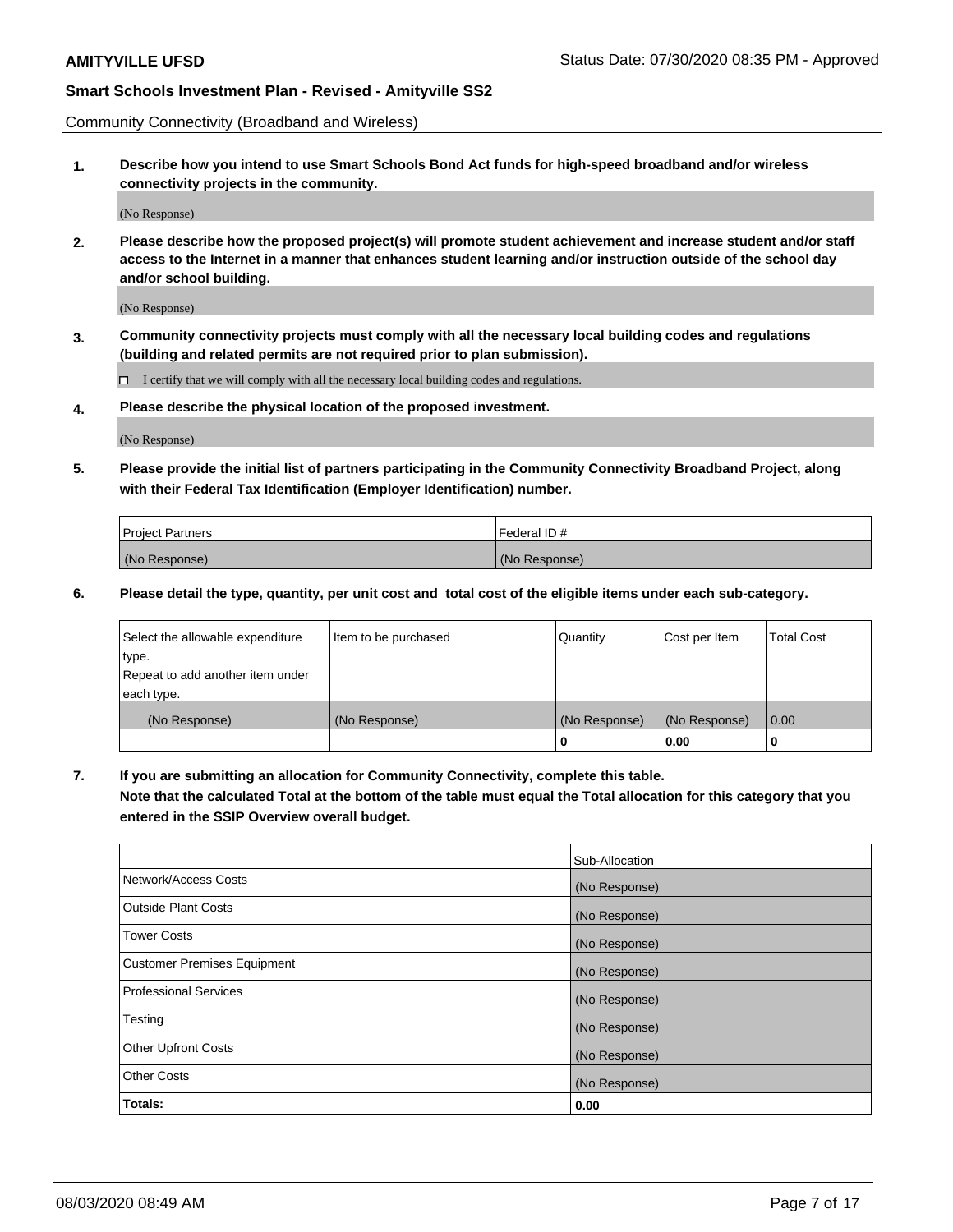#### Classroom Learning Technology

**1. In order for students and faculty to receive the maximum benefit from the technology made available under the Smart Schools Bond Act, their school buildings must possess sufficient connectivity infrastructure to ensure that devices can be used during the school day. Smart Schools Investment Plans must demonstrate that sufficient infrastructure that meets the Federal Communications Commission's 100 Mbps per 1,000 students standard currently exists in the buildings where new devices will be deployed, or is a planned use of a portion of Smart Schools Bond Act funds, or is under development through another funding source. Smart Schools Bond Act funds used for technology infrastructure or classroom technology investments must increase the number of school buildings that meet or exceed the minimum speed standard of 100 Mbps per 1,000 students and staff within 12 months. This standard may be met on either a contracted 24/7 firm service or a "burstable" capability. If the standard is met under the burstable criteria, it must be:**

**1. Specifically codified in a service contract with a provider, and**

**2. Guaranteed to be available to all students and devices as needed, particularly during periods of high demand, such as computer-based testing (CBT) periods.**

**Please describe how your district already meets or is planning to meet this standard within 12 months of plan submission.**

The district currently has 1300Mb bandwidth through Western Suffolk BOCES, from two separate providers. In the event one provider is having issues, our network is setting up in load balancing mode in order to maintain a stable and continuous learning environment.

- **1a. If a district believes that it will be impossible to meet this standard within 12 months, it may apply for a waiver of this requirement, as described on the Smart Schools website. The waiver must be filed and approved by SED prior to submitting this survey.**
	- By checking this box, you are certifying that the school district has an approved waiver of this requirement on file with the New York State Education Department.
- **2. Connectivity Speed Calculator (Required). If the district currently meets the required speed, enter "Currently Met" in the last box: Expected Date When Required Speed Will be Met.**

|                  | l Number of<br>Students | Required Speed<br>l in Mbps | Current Speed in<br>l Mbps | <b>Expected Speed</b><br>to be Attained | <b>Expected Date</b><br>When Required<br>Within 12 Months ISpeed Will be Met l |
|------------------|-------------------------|-----------------------------|----------------------------|-----------------------------------------|--------------------------------------------------------------------------------|
| Calculated Speed | 3.600                   | 360.00                      | 1300Mb                     | Existing                                | Existing                                                                       |

**3. If the district wishes to have students and staff access the Internet from wireless devices within the school building, or in close proximity to it, it must first ensure that it has a robust Wi-Fi network in place that has sufficient bandwidth to meet user demand.**

**Please describe how you have quantified this demand and how you plan to meet this demand.**

The district currently has 1300Mb bandwidth through Western Suffolk BOCES, from two separate providers. In the event one provider is having issues, our network is set up in load balancing mode in order to maintain a stable and continuous learning environment.

**4. All New York State public school districts are required to complete and submit an Instructional Technology Plan survey to the New York State Education Department in compliance with Section 753 of the Education Law and per Part 100.12 of the Commissioner's Regulations.**

**Districts that include educational technology purchases as part of their Smart Schools Investment Plan must have a submitted and approved Instructional Technology Plan survey on file with the New York State Education Department.**

- By checking this box, you are certifying that the school district has an approved Instructional Technology Plan survey on file with the New York State Education Department.
- **5. Describe the devices you intend to purchase and their compatibility with existing or planned platforms or systems. Specifically address the adequacy of each facility's electrical, HVAC and other infrastructure necessary to install and support the operation of the planned technology.**

We plan to purchase 75" digital flat panels to replace aging (12 + year old) Smartboard and Projector technology in classrooms. Given this is a direct replacement, every room is currently occupied and has proper electric, HVAC among others.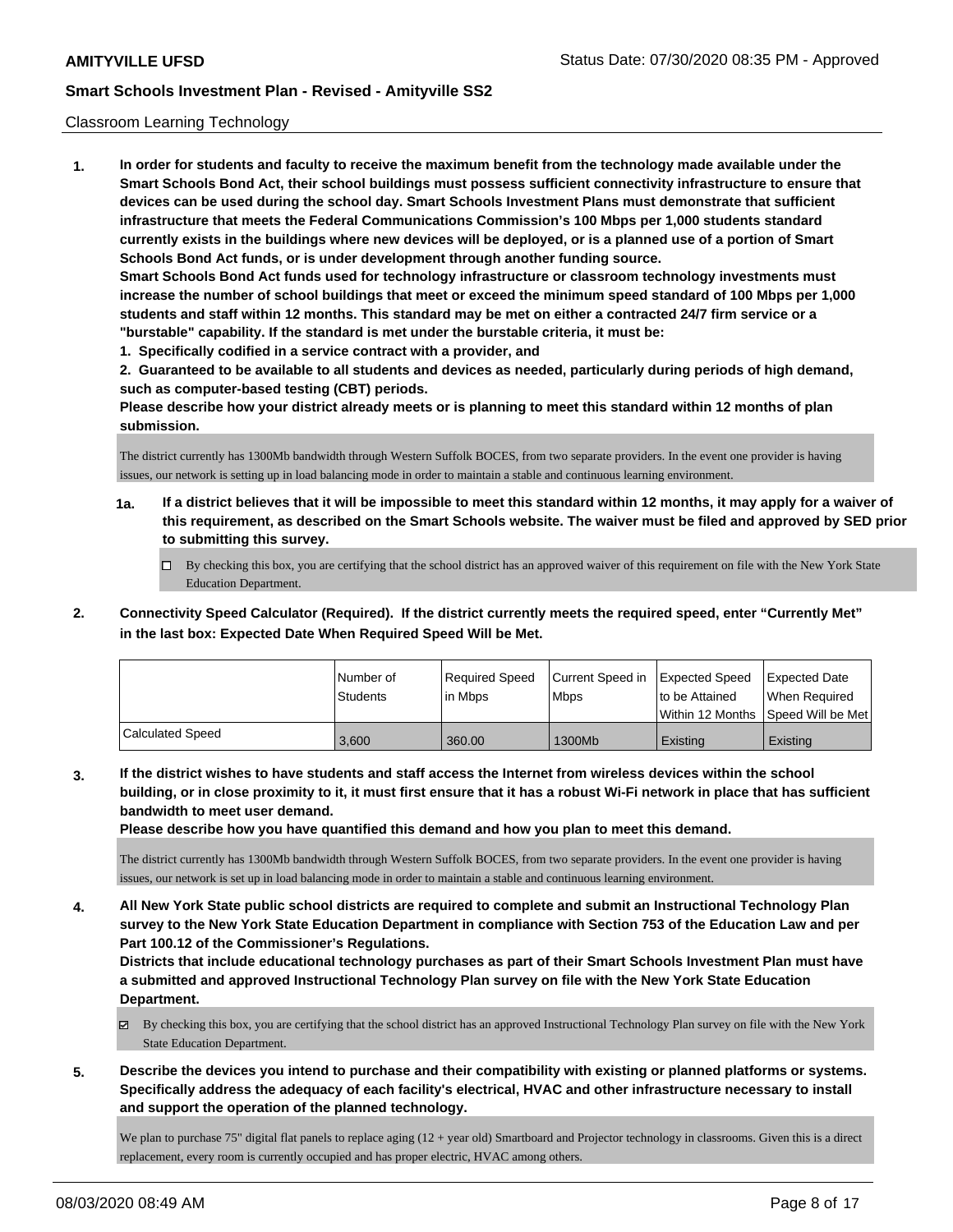### Classroom Learning Technology

- **6. Describe how the proposed technology purchases will:**
	- **> enhance differentiated instruction;**
	- **> expand student learning inside and outside the classroom;**
	- **> benefit students with disabilities and English language learners; and**
	- **> contribute to the reduction of other learning gaps that have been identified within the district.**

**The expectation is that districts will place a priority on addressing the needs of students who struggle to succeed in a rigorous curriculum. Responses in this section should specifically address this concern and align with the district's Instructional Technology Plan (in particular Question 2 of E. Curriculum and Instruction: "Does the district's instructional technology plan address the needs of students with disabilities to ensure equitable access to instruction, materials and assessments?" and Question 3 of the same section: "Does the district's instructional technology plan address the provision of assistive technology specifically for students with disabilities to ensure access to and participation in the general curriculum?")**

**In addition, describe how the district ensures equitable access to instruction, materials and assessments and participation in the general curriculum for both SWD and English Language Learners/Multilingual Learners (ELL/MLL) students.**

Our district remains committed to providing access to our students to online materials and learning experiences and that is why we have chosen interactive digital flat panels. These devices are being installed because this technology not only enhances the way teachers teach but it also enhances the way students learn. It can provide students with an enriched learning experience by projecting visual elements. It also makes differentiated learning much easier as teachers are able to accommodate different learning styles. Visual learners are able to observe the digital board, while tactile learners can learn by touching the board. The use of digital flat panels will promote a personalized learning experience in essential 21st-century skills, including critical thinking, communication, collaboration, and creativity to support college and career readiness across all content areas. Teachers will learn to use online support tools such as kidOYO (Coding Program) to promote positive student behaviors through digital badging for meeting project-based expectations. Google Classroom will be used to scaffold student learning by provided teachers with ongoing student data. Additionally, teacher specialists supporting ENL and students with disabilities (SWD) will learn to use visual media, such as Augmented Reality and Virtual Reality tools, to make science and social studies curriculum come alive, while enriching vocabulary development and oral language fluency.

**7. Where appropriate, describe how the proposed technology purchases will enhance ongoing communication with parents and other stakeholders and help the district facilitate technology-based regional partnerships, including distance learning and other efforts.**

Teachers will utilize digital flat panels and software to create classroom websites as well as social media links to showcase student work and increase parent communication to engage them in their child's learning. Teachers will also encourage parents to sign up for the Parent Portal as a means of facilitating ongoing communication with parents related to student attendance, grades, progress reports, transportation information, and report cards.

**8. Describe the district's plan to provide professional development to ensure that administrators, teachers and staff can employ the technology purchased to enhance instruction successfully.**

**Note: This response should be aligned and expanded upon in accordance with your district's response to Question 1 of F. Professional Development of your Instructional Technology Plan: "Please provide a summary of professional development offered to teachers and staff, for the time period covered by this plan, to support technology to enhance teaching and learning. Please include topics, audience and method of delivery within your summary."**

The infusion of technology in the classroom is the focal point of this project. A continued commitment to training new and seasoned teachers in the use of classroom technologies to access and appropriately use the Internet in content area instruction. Central office administrators, building principals, and teacher leaders will be asked to make recommendations, in consultation with staff, about the curriculum areas and grade level needs so we ensure we are providing the right kind of training. We've already begun professional development over the past two years and have committed additional funds in our district budget to be able to provide more training in the 2018-2019 school year that is directly correlated with this project. Teachers will participate in workshops provided through BOCES, Model Schools, ASSET, SCOPE, and Suffolk's Edge Teacher Center (all with administrative approval), as well as in-district PD provided by outside consultants and our own teachers who offer sessions after-school to their colleagues.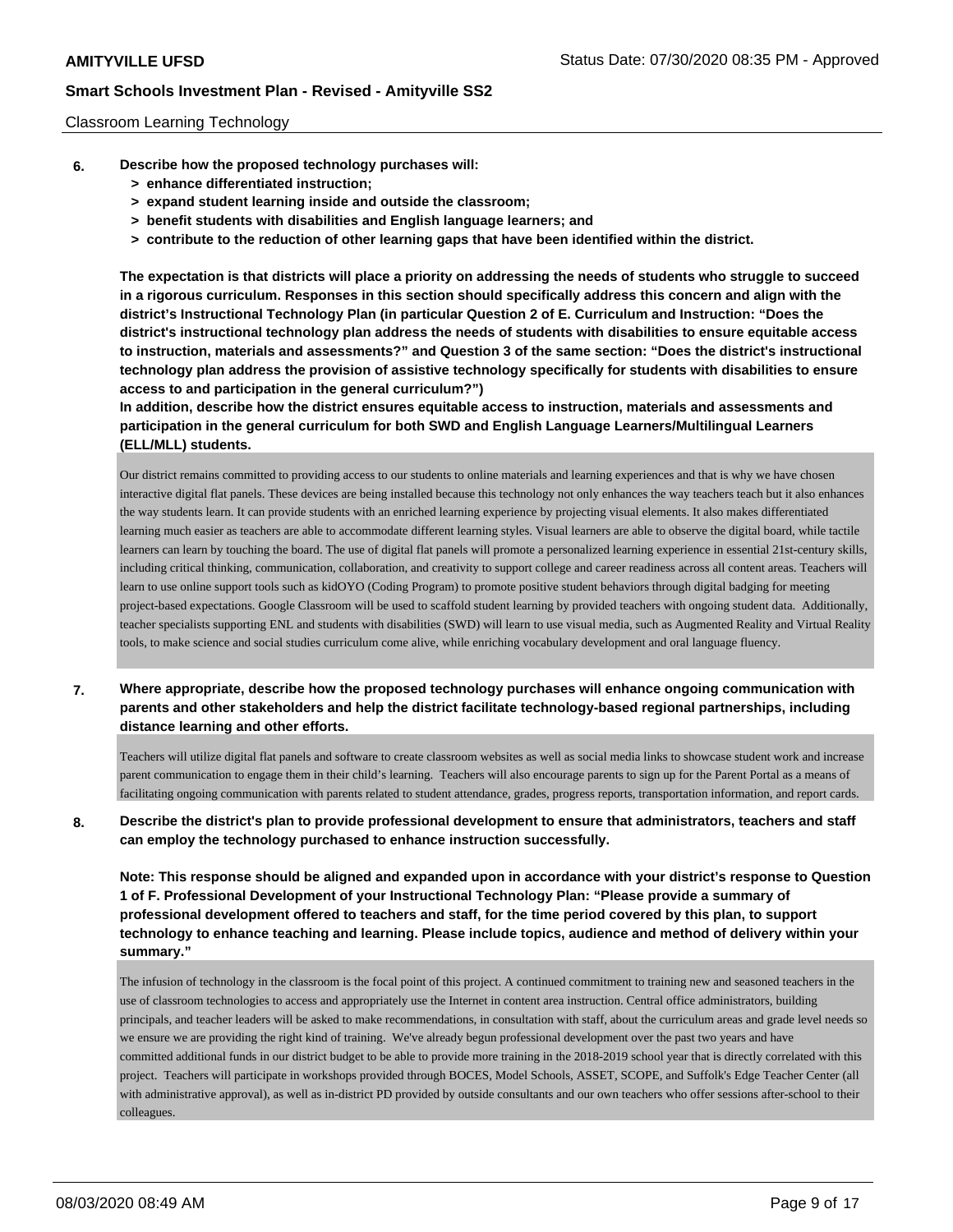#### Classroom Learning Technology

**9. Districts must contact one of the SUNY/CUNY teacher preparation programs listed on the document on the left side of the page that supplies the largest number of the district's new teachers to request advice on innovative uses and best practices at the intersection of pedagogy and educational technology.**

By checking this box, you certify that you have contacted the SUNY/CUNY teacher preparation program that supplies the largest number of your new teachers to request advice on these issues.

**9a. Please enter the name of the SUNY or CUNY Institution that you contacted.**

SUNY Stony Brook

**9b. Enter the primary Institution phone number.**

(631) 632-7067

**9c. Enter the name of the contact person with whom you consulted and/or will be collaborating with on innovative uses of technology and best practices.**

Craig Markson/Al Pisano

**10. To ensure the sustainability of technology purchases made with Smart Schools funds, districts must demonstrate a long-term plan to maintain and replace technology purchases supported by Smart Schools Bond Act funds. This sustainability plan shall demonstrate a district's capacity to support recurring costs of use that are ineligible for Smart Schools Bond Act funding such as device maintenance, technical support, Internet and wireless fees, maintenance of hotspots, staff professional development, building maintenance and the replacement of incidental items. Further, such a sustainability plan shall include a long-term plan for the replacement of purchased devices and equipment at the end of their useful life with other funding sources.**

By checking this box, you certify that the district has a sustainability plan as described above.

**11. Districts must ensure that devices purchased with Smart Schools Bond funds will be distributed, prepared for use, maintained and supported appropriately. Districts must maintain detailed device inventories in accordance with generally accepted accounting principles.**

By checking this box, you certify that the district has a distribution and inventory management plan and system in place.

**12. Please detail the type, quantity, per unit cost and total cost of the eligible items under each sub-category.**

| Select the allowable expenditure<br>type.<br>Repeat to add another item under | Iltem to be Purchased  | Quantity      | Cost per Item | <b>Total Cost</b> |
|-------------------------------------------------------------------------------|------------------------|---------------|---------------|-------------------|
| each type.                                                                    |                        |               |               |                   |
| Interactive Whiteboards                                                       | Newline Interactive 75 | 200           | 3.394.00      | 678,800.00        |
| (No Response)                                                                 | (No Response)          | (No Response) | (No Response) | 0.00              |
|                                                                               |                        | 200           | 3,394.00      | 678,800           |

#### **13. Final 2014-15 BEDS Enrollment to calculate Nonpublic Sharing Requirement (no changes allowed.)**

|            | l Public Enrollment | Nonpublic Enrollment | <b>Total Enrollment</b> | Nonpublic<br>l Percentage |
|------------|---------------------|----------------------|-------------------------|---------------------------|
| Enrollment | 3.019               | 353                  | 3.372.00                | 10.47                     |

#### **14. If you are submitting an allocation for Classroom Learning Technology complete this table.**

|                         | Public School Sub-Allocation | Estimated Nonpublic Loan<br>l Amount<br>(Based on Percentage Above) | <b>Estimated Total Public and</b><br>Nonpublic Sub-Allocation |
|-------------------------|------------------------------|---------------------------------------------------------------------|---------------------------------------------------------------|
| Interactive Whiteboards | 678,800.00                   | 12.739.77                                                           | 691,539.77                                                    |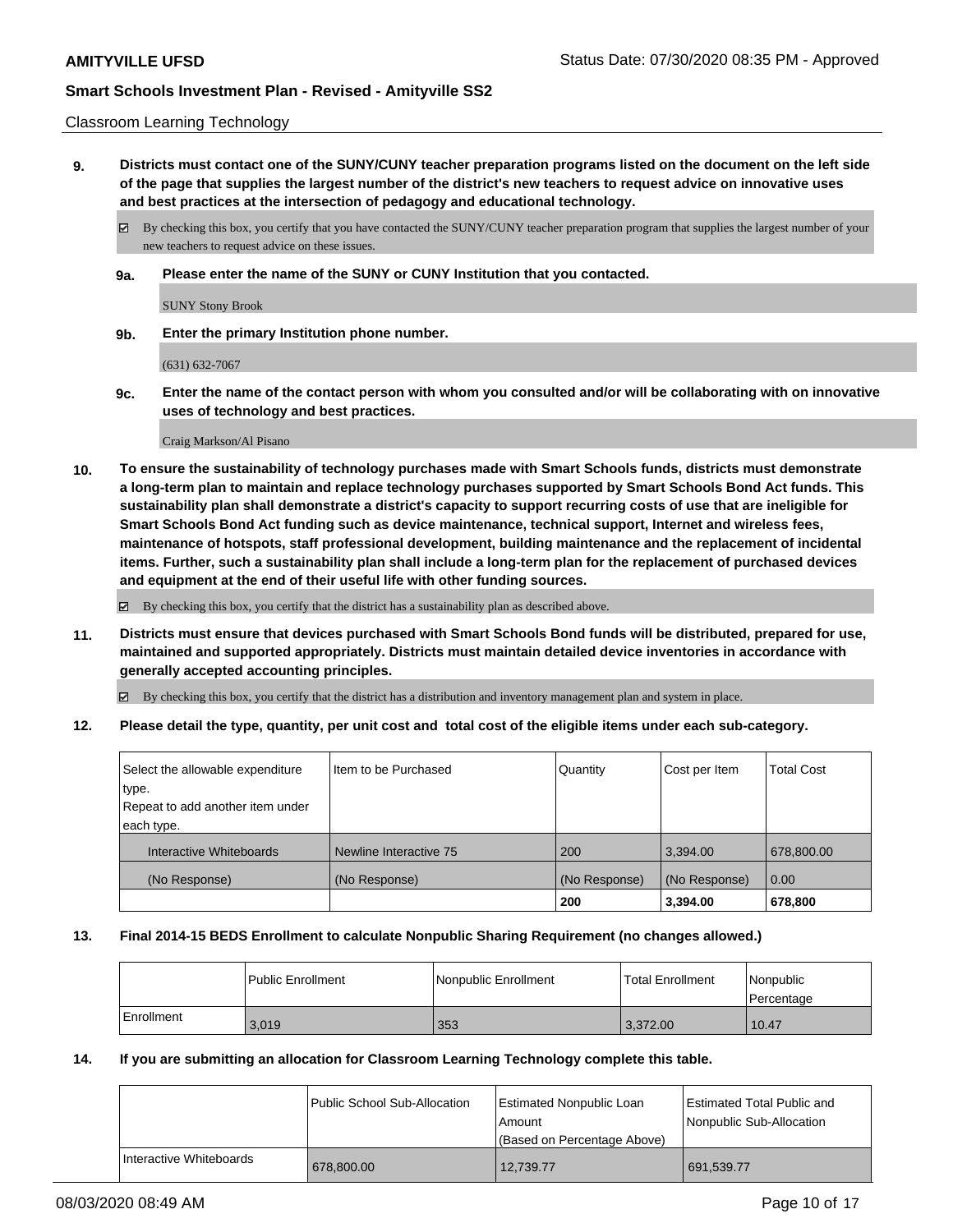Classroom Learning Technology

|                          | Public School Sub-Allocation | <b>Estimated Nonpublic Loan</b><br>Amount<br>(Based on Percentage Above) | <b>Estimated Total Public and</b><br>Nonpublic Sub-Allocation |
|--------------------------|------------------------------|--------------------------------------------------------------------------|---------------------------------------------------------------|
| <b>Computer Servers</b>  | (No Response)                | 0.00                                                                     | 0.00                                                          |
| <b>Desktop Computers</b> | (No Response)                | 0.00                                                                     | 0.00                                                          |
| <b>Laptop Computers</b>  | (No Response)                | 0.00                                                                     | 0.00                                                          |
| <b>Tablet Computers</b>  | (No Response)                | 0.00                                                                     | 0.00                                                          |
| <b>Other Costs</b>       | (No Response)                | 0.00                                                                     | 0.00                                                          |
| Totals:                  | 678,800.00                   | 12,740                                                                   | 691,540                                                       |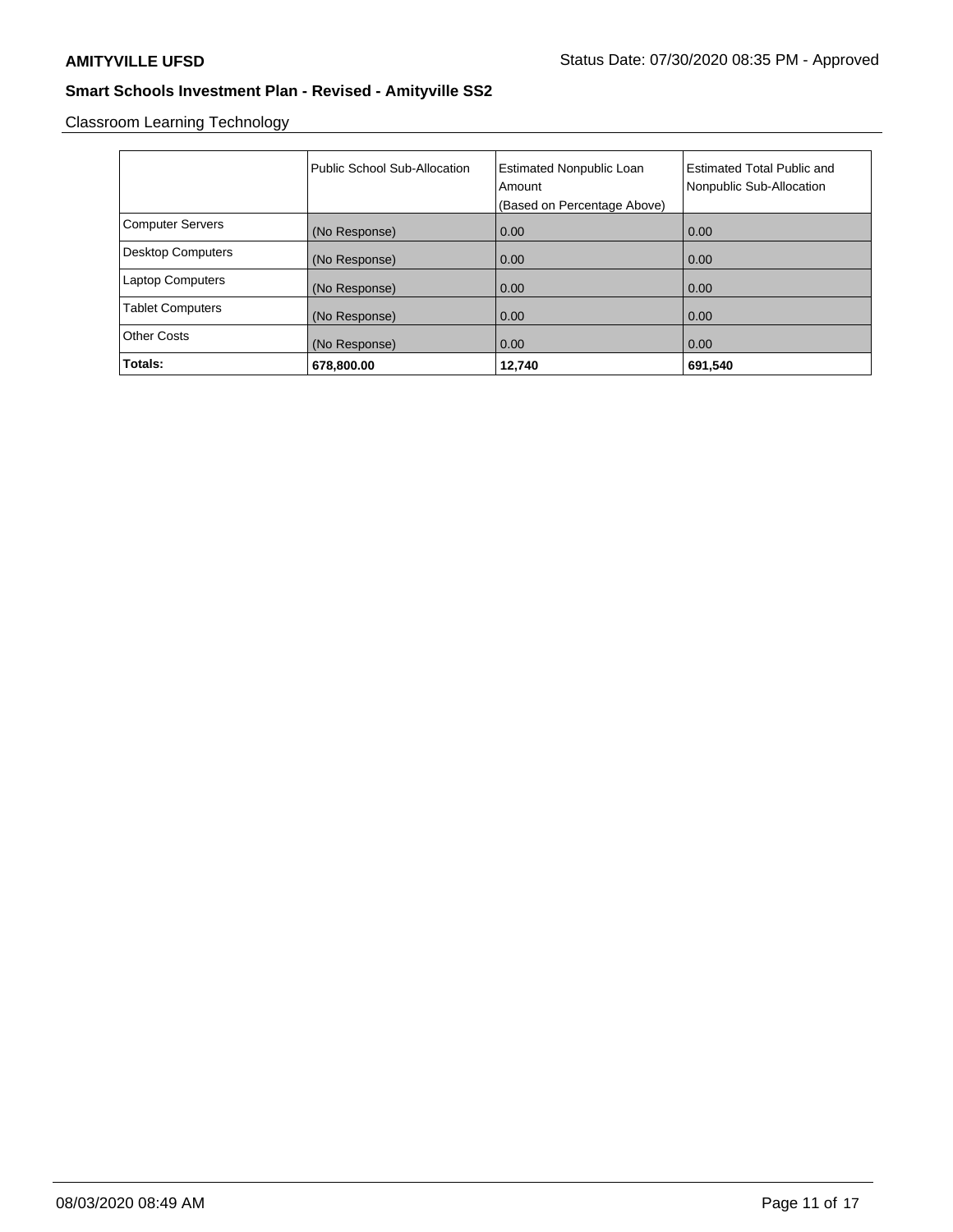#### Pre-Kindergarten Classrooms

**1. Provide information regarding how and where the district is currently serving pre-kindergarten students and justify the need for additional space with enrollment projections over 3 years.**

(No Response)

- **2. Describe the district's plan to construct, enhance or modernize education facilities to accommodate prekindergarten programs. Such plans must include:**
	- **Specific descriptions of what the district intends to do to each space;**
	- **An affirmation that new pre-kindergarten classrooms will contain a minimum of 900 square feet per classroom;**
	- **The number of classrooms involved;**
	- **The approximate construction costs per classroom; and**
	- **Confirmation that the space is district-owned or has a long-term lease that exceeds the probable useful life of the improvements.**

(No Response)

**3. Smart Schools Bond Act funds may only be used for capital construction costs. Describe the type and amount of additional funds that will be required to support ineligible ongoing costs (e.g. instruction, supplies) associated with any additional pre-kindergarten classrooms that the district plans to add.**

(No Response)

**4. All plans and specifications for the erection, repair, enlargement or remodeling of school buildings in any public school district in the State must be reviewed and approved by the Commissioner. Districts that plan capital projects using their Smart Schools Bond Act funds will undergo a Preliminary Review Process by the Office of Facilities Planning.**

**Please indicate on a separate row each project number given to you by the Office of Facilities Planning.**

| Project Number |  |
|----------------|--|
| (No Response)  |  |
|                |  |

**5. Please detail the type, quantity, per unit cost and total cost of the eligible items under each sub-category.**

| Select the allowable expenditure | Item to be purchased | Quantity      | Cost per Item | <b>Total Cost</b> |
|----------------------------------|----------------------|---------------|---------------|-------------------|
| type.                            |                      |               |               |                   |
| Repeat to add another item under |                      |               |               |                   |
| each type.                       |                      |               |               |                   |
| (No Response)                    | (No Response)        | (No Response) | (No Response) | 0.00              |
|                                  |                      | U             | 0.00          |                   |

**6. If you have made an allocation for Pre-Kindergarten Classrooms, complete this table. Note that the calculated Total at the bottom of the table must equal the Total allocation for this category that you entered in the SSIP Overview overall budget.**

| Totals:                                  | 0.00           |
|------------------------------------------|----------------|
| <b>Other Costs</b>                       | (No Response)  |
| Enhance/Modernize Educational Facilities | (No Response)  |
| Construct Pre-K Classrooms               | (No Response)  |
|                                          | Sub-Allocation |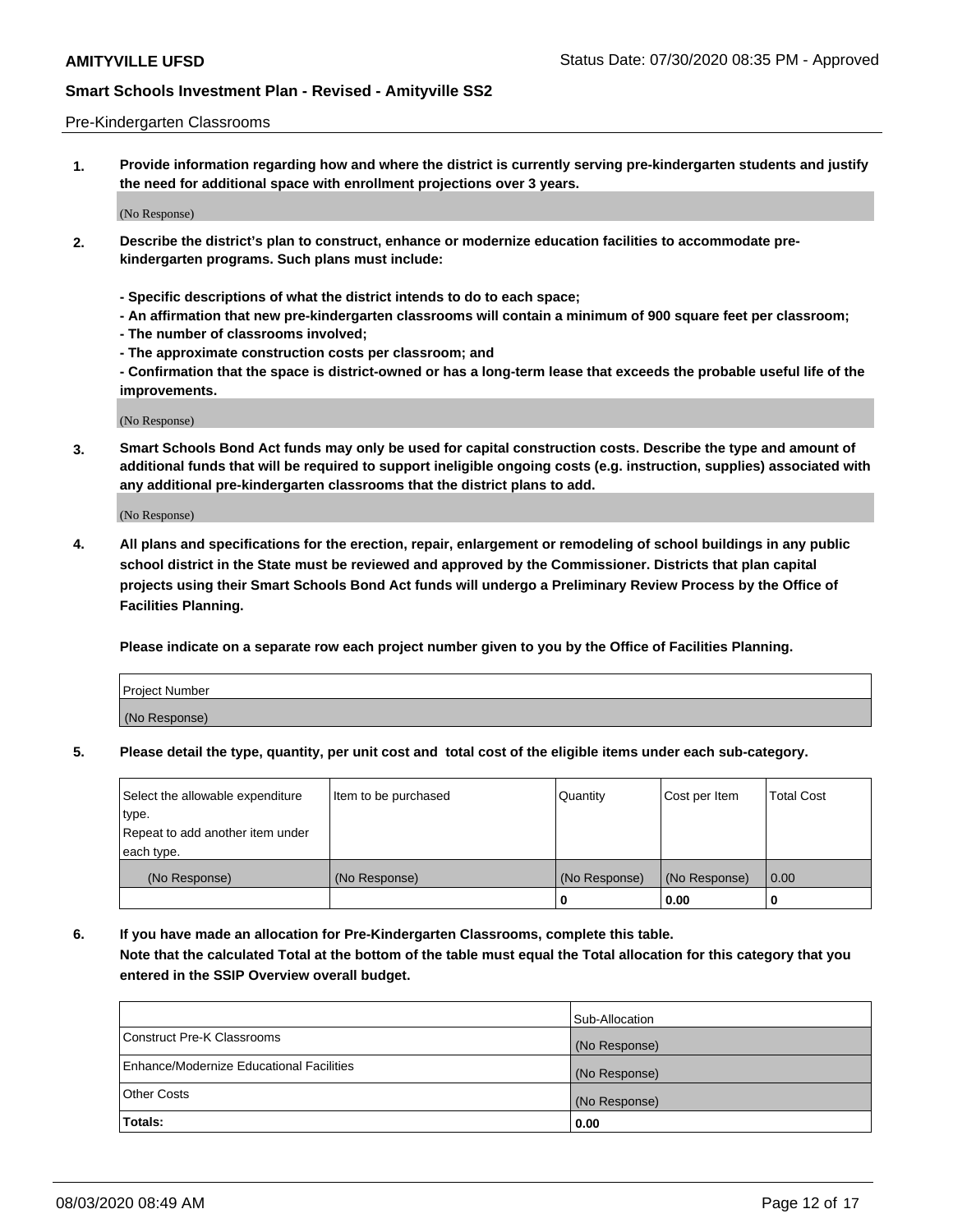Replace Transportable Classrooms

**1. Describe the district's plan to construct, enhance or modernize education facilities to provide high-quality instructional space by replacing transportable classrooms.**

(No Response)

**2. All plans and specifications for the erection, repair, enlargement or remodeling of school buildings in any public school district in the State must be reviewed and approved by the Commissioner. Districts that plan capital projects using their Smart Schools Bond Act funds will undergo a Preliminary Review Process by the Office of Facilities Planning.**

**Please indicate on a separate row each project number given to you by the Office of Facilities Planning.**

| Project Number |  |
|----------------|--|
|                |  |
|                |  |
|                |  |
| (No Response)  |  |
|                |  |
|                |  |

**3. For large projects that seek to blend Smart Schools Bond Act dollars with other funds, please note that Smart Schools Bond Act funds can be allocated on a pro rata basis depending on the number of new classrooms built that directly replace transportable classroom units.**

**If a district seeks to blend Smart Schools Bond Act dollars with other funds describe below what other funds are being used and what portion of the money will be Smart Schools Bond Act funds.**

(No Response)

**4. Please detail the type, quantity, per unit cost and total cost of the eligible items under each sub-category.**

| Select the allowable expenditure | Item to be purchased | Quantity      | Cost per Item | <b>Total Cost</b> |
|----------------------------------|----------------------|---------------|---------------|-------------------|
| ∣type.                           |                      |               |               |                   |
| Repeat to add another item under |                      |               |               |                   |
| each type.                       |                      |               |               |                   |
| (No Response)                    | (No Response)        | (No Response) | (No Response) | 0.00              |
|                                  |                      | 0             | 0.00          |                   |

**5. If you have made an allocation for Replace Transportable Classrooms, complete this table. Note that the calculated Total at the bottom of the table must equal the Total allocation for this category that you entered in the SSIP Overview overall budget.**

|                                                | Sub-Allocation |
|------------------------------------------------|----------------|
| Construct New Instructional Space              | (No Response)  |
| Enhance/Modernize Existing Instructional Space | (No Response)  |
| Other Costs                                    | (No Response)  |
| Totals:                                        | 0.00           |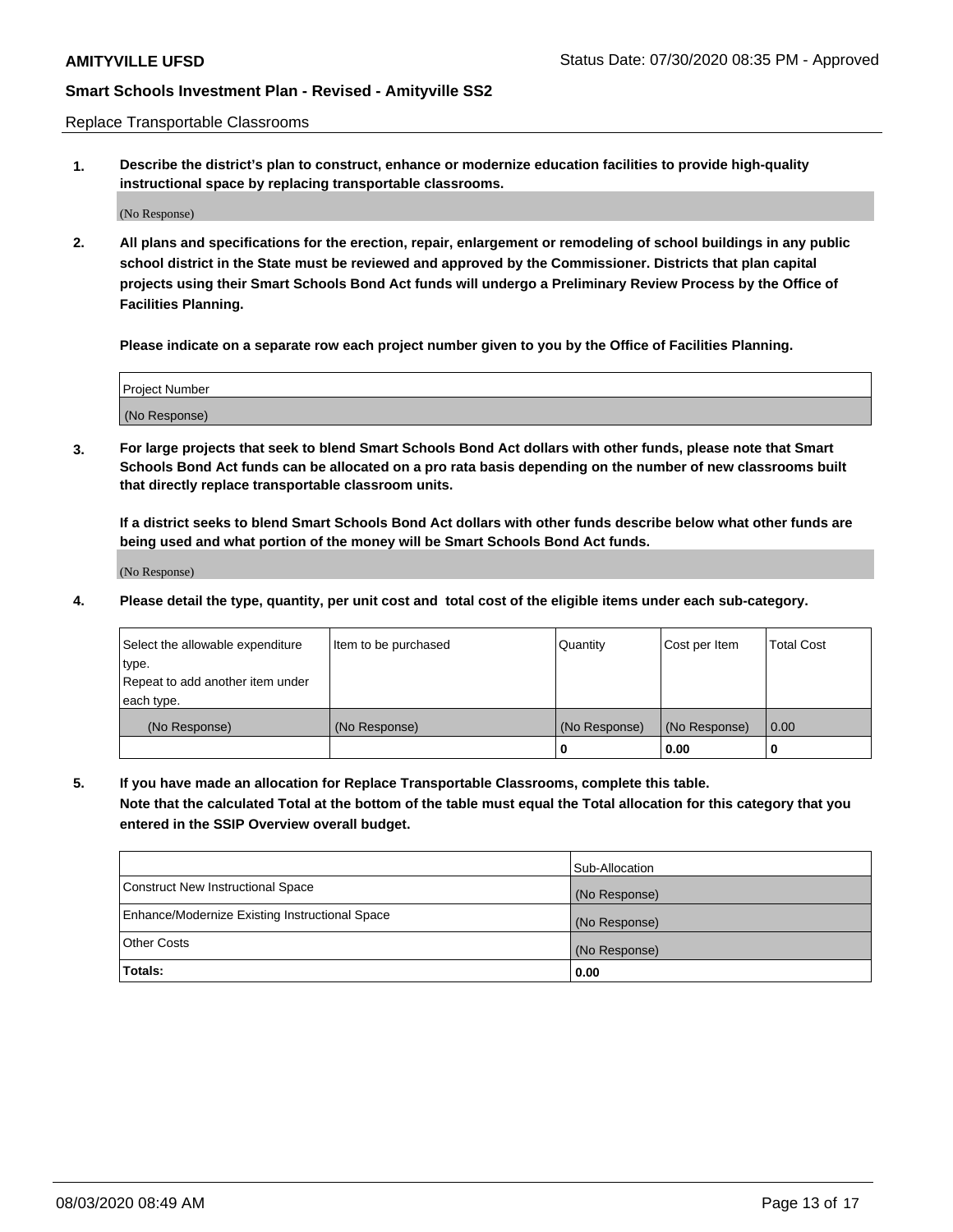### High-Tech Security Features

# **1. Describe how you intend to use Smart Schools Bond Act funds to install high-tech security features in school buildings and on school campuses.**

Amityville will use these funds to replace aging security cameras throughout the district. Additionally, these funds will be used to expand the security by installation of cameras in areas that are currently not covered by previous installations. Door access, or access control, is also being enhanced to ensure all exterior doors are secure, thus only allowing intended individuals access.

**2. All plans and specifications for the erection, repair, enlargement or remodeling of school buildings in any public school district in the State must be reviewed and approved by the Commissioner. Smart Schools plans with any expenditures in the High-Tech Security category require a project number from the Office of Facilities Planning. Districts must submit an SSBA LOI and receive project numbers prior to submitting the SSIP. As indicated on the LOI, some projects may be eligible for a streamlined review and will not require a building permit. Please indicate on a separate row each project number given to you by the Office of Facilities Planning.**

| <b>Project Number</b> |  |
|-----------------------|--|
| 58-01-06-03-7-999-BA1 |  |

### **3. Was your project deemed eligible for streamlined Review?**

- Yes
- $\square$  No
- **3a. Districts with streamlined projects must certify that they have reviewed all installations with their licensed architect or engineer of record, and provide that person's name and license number. The licensed professional must review the products and proposed method of installation prior to implementation and review the work during and after completion in order to affirm that the work was code-compliant, if requested.**
	- By checking this box, you certify that the district has reviewed all installations with a licensed architect or engineer of record.
- **4. Include the name and license number of the architect or engineer of record.**

| Name                  | License Number |
|-----------------------|----------------|
| <b>BBS</b> Architects | 68018          |

**5. Please detail the type, quantity, per unit cost and total cost of the eligible items under each sub-category.**

| Select the allowable expenditure          | Item to be purchased<br>Quantity                      |     | Cost per Item | <b>Total Cost</b> |
|-------------------------------------------|-------------------------------------------------------|-----|---------------|-------------------|
| type.<br>Repeat to add another item under |                                                       |     |               |                   |
| each type.                                |                                                       |     |               |                   |
| <b>Electronic Security System</b>         | AXIS p3225-LV Dome Cameras                            | 140 | 769.00        | 107.660.00        |
| <b>Electronic Security System</b>         | AXIS Q3617-VE Cameras                                 | 95  | 1,703.00      | 161,785.00        |
| <b>Electronic Security System</b>         | AXIS HDTV PTZ Cameras                                 | 20  | 3,519.00      | 70.380.00         |
| <b>Electronic Security System</b>         | Replacement Cabling (no new<br>penetrations or paths) | 255 | 520.00        | 132.600.00        |
| <b>Electronic Security System</b>         | <b>Security Camera Connection Software</b>            | 255 | 134.00        | 34,170.00         |
| <b>Other Costs</b>                        | Design, Configuration, Integration, and<br>Testing    |     | 148,148.00    | 148,148.00        |
|                                           |                                                       | 766 | 154,793.00    | 654,743           |

**6. If you have made an allocation for High-Tech Security Features, complete this table.**

**Enter each Sub-category Public Allocation based on the the expenditures listed in Table #5.**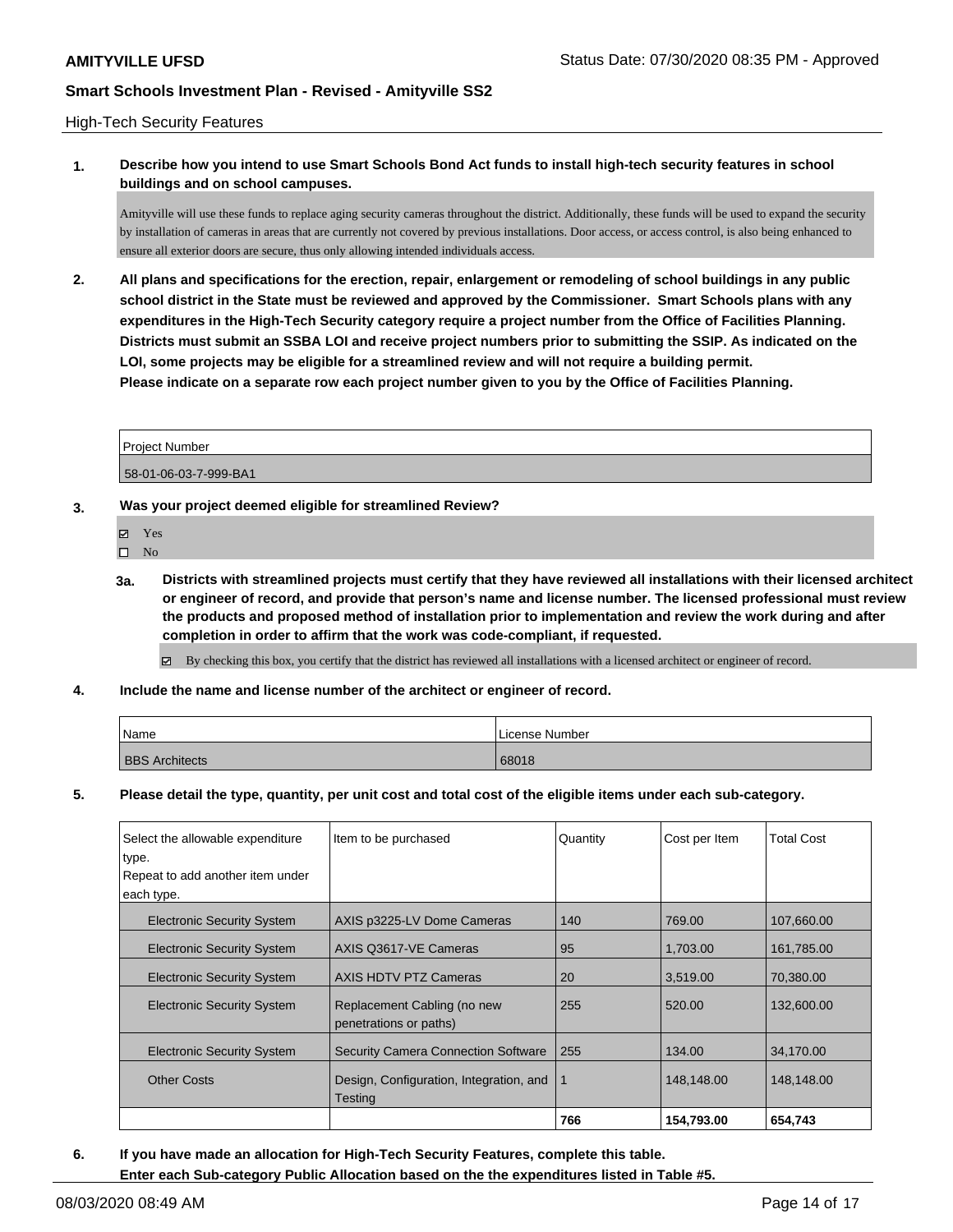High-Tech Security Features

|                                                      | Sub-Allocation |
|------------------------------------------------------|----------------|
| Capital-Intensive Security Project (Standard Review) | (No Response)  |
| <b>Electronic Security System</b>                    | 506,595.00     |
| <b>Entry Control System</b>                          | (No Response)  |
| Approved Door Hardening Project                      | (No Response)  |
| <b>Other Costs</b>                                   | 148,148.00     |
| Totals:                                              | 654,743.00     |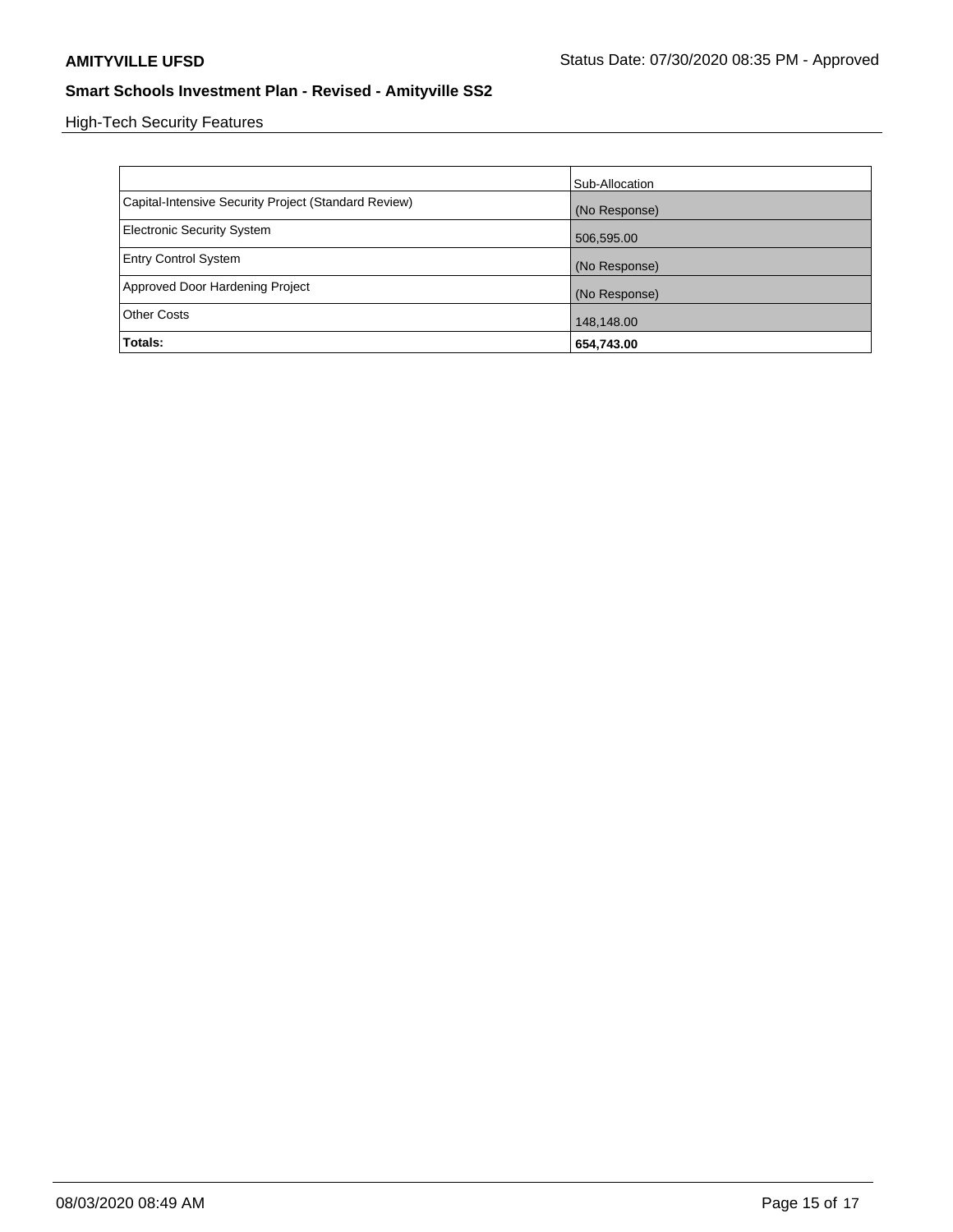Non-Public Schools

**1. Describe your plan to utilize SSBA funds to purchase devices and loan to the nonpublic schools within your district. Please specify what devices have been requested by the nonpublic schools. If the nonpublic schools have not finalized requests, the district should provide the date nonpublic schools will submit the request by.**

The nonpublic school has not finalized technology requests associated with this project. The district is working with the nonpublic school to finalize requests. The district has notified the nonpublic school that requests must be submitted by January 31.

**2. A final Smart Schools Investment Plan cannot be approved until school authorities have adopted regulations specifying the date by which requests from nonpublic schools for the purchase and loan of Smart Schools Bond Act classroom technology must be received by the district.**

 $\boxtimes$  By checking this box, you certify that you have such a plan and associated regulations in place that have been made public.

**2a. Please enter the date each year nonpublic schools must request loanable items from the school district. This date cannot be earlier than June 1 of the previous school year.**

January 31

### **3. Final 2014-15 BEDS Enrollment to calculate Nonpublic Sharing Requirement (no changes allowed.)**

|            | <b>Public Enrollment</b> | Nonpublic Enrollment | 'Total Enrollment | l Nonpublic Percentage |
|------------|--------------------------|----------------------|-------------------|------------------------|
| Enrollment | 3.019                    | 353                  | 3.372.00          | 10.47                  |

### **4. Nonpublic Loan Calculator**

|                                                          | Loanable     | Loanable   | Additional       | Estimated | Previously | l Cumulative | <b>Final Per</b> | Final Total |
|----------------------------------------------------------|--------------|------------|------------------|-----------|------------|--------------|------------------|-------------|
|                                                          | School       | Classroom  | Nonpublic        | Per Pupil | Approved   | Per Pupil    | Pupil Loan       | ⊺Loan       |
|                                                          | Connectivity | Technology | Loan             | Amount -  | Per Pupil  | Loan         | Amount -         | Amount -    |
|                                                          |              |            | (Optional)       | This Plan | Amount(s)  | Amount       | This Plan        | This Plan   |
| <b>Required Nonpublic</b><br>Loan                        | 0.00         | 691,539.77 |                  | 224.84    | 213.91     | 250.00       | 36.09            | 12.739.77   |
| Final Adjusted Loan<br>I - (If additional loan<br>funds) | 0.00         | 691,539.77 | (No<br>Response) | 224.84    | 213.91     | 250.00       | 36.09            | 12,739.77   |

#### **5. Nonpublic Share**

|                                          | Final Per Pupil Amount | l Final Nonpublic Loan Amount |
|------------------------------------------|------------------------|-------------------------------|
| Pending and Previously<br>Approved Plans | 213.91                 | 75,510.23                     |
| This Plan                                | 36.09                  | 12,739.77                     |
| Total                                    | 250.00                 | 88,250.00                     |

#### **6. Distribution of Nonpublic Loan Amount by School**

| l Nonpublic School Name     | 2018-19 K-12 Enrollment | Special Ed School? If Yes, not eligible |
|-----------------------------|-------------------------|-----------------------------------------|
| I ST MARTIN OF TOURS SCHOOL | 263                     | ' No                                    |

#### **7. Please detail the type, quantity and per unit cost of the eligible items under each sub-category.**

| Select the allowable expenditure<br>type.      | Items to be purchased     | Quantity | Cost Per Item | <b>Total Cost</b> |
|------------------------------------------------|---------------------------|----------|---------------|-------------------|
| Repeat to add another item under<br>each type. |                           |          |               |                   |
| <b>Other Costs</b>                             | <b>Undetermined Funds</b> |          | 12,739.77     | 12,739.77         |